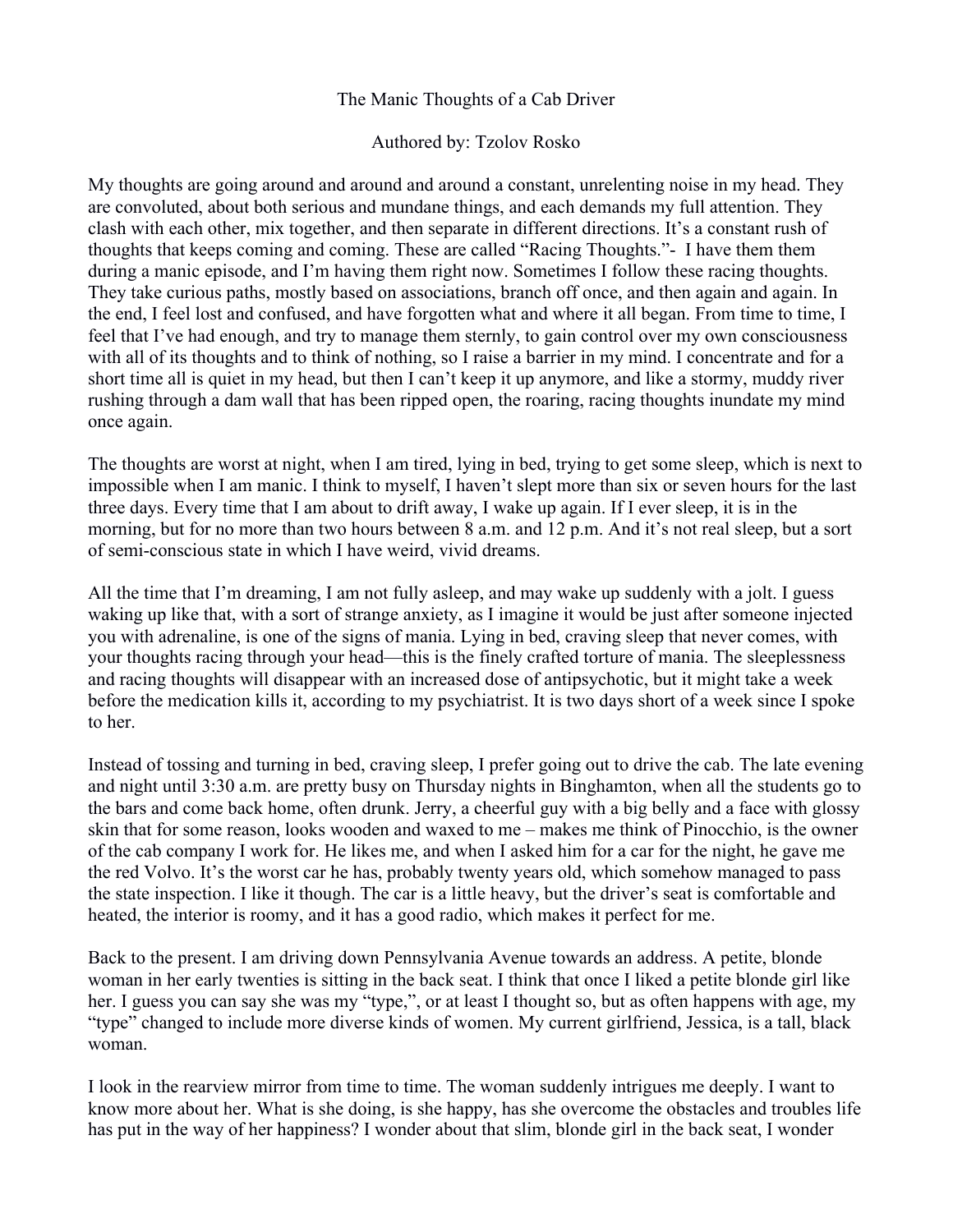how she can withstand the hardships of life, how she can carry all the burdens fate drops on her frail shoulders without having her back broken. I know that if I ask her any of these questions I will scare her, so I shake my head to get rid of the uninvited thoughts. Anyway, I am sure she is doing fine petite, frail women must be able to cope with their problems as well as the rest of us are.

She hasn't said much. Fares usually don't at this hour, with the exception of the drunk students—they tend to say too much. The alcohol makes them rowdy and talkative. I prefer the silence. Usually when I am manic I like to talk, to express myself, to share my inner world with people. But sometimes, I prefer the silence, driving and letting my thoughts swirl around in my head, without having to concentrate and talk to the people who climb in my cab. When I am like that, I usually keep the radio on, so it is not so quiet in the car that the passenger feels awkward and pressured to start a conversation.

I stop at the address; the woman pays me, and gets out of the cab. Strange, the address is just on the opposite side of the street to the General Hospital. I was a patient there twice—both times for about a week and a half, both times in the psych unit. I remember when the doctors were making their initial evaluations of my mental status and trying to figure out how messed up I was. Sometimes I check myself to figure it out too. I always ask these three questions: Who am I? Robert Ratman, 32 years old. What date is this? It's Friday, March,  $20^{th}$ ,  $2015$ , about 3:30 a.m. Where am I? I'm in my cab, on Pennsylvania Avenue, opposite the General Hospital in Binghamton, New York.

I turn around on the street and start driving back. In the cooler in front of the passenger seat, there are chilled cans of lemon-flavored seltzer water. Coca-Cola or Dr. Pepper would be better, but the sugar, and especially the caffeine in the soda, makes the mania worse, so... it's seltzer water. I take a can out of the cooler and take a sip. It tastes all right. Bubbly. While I drink from the can, the thought of how this manic episode started begins to go around in my head once again.

It's all thanks to the antidepressants...I was taking them for anxiety. Therefore, it's all because of the damn anxiety—a strange, new experience for me. At first, I hardly even noticed it—I thought, probably these are psychological problems–those times when I felt like screaming in a crowded room, or saying something offensive and inappropriate for no particular reason. Then it got worse. A month or so ago, I was walking on the bridge on Riverside Drive over Chenango River when I was overwhelmed by the strong feeling that I would jump over the rail. Even afterwards, I wasn't sure what had happened, so I tried to ignore it, but it started happening more often—fears and, it's hard to admit, but urges to jump in front of cars and other similar stuff. The worst was when I was driving the cab, and was afraid that I would swerve deliberately into the oncoming traffic or into a pole. I finally went to my psychiatrist and told her about it when I started having thoughts of hurting someone else—for example, that I would lose control and push a stranger under the bus; dinner with a friend became torture, with all the sharp objects lying around.

When I was sitting in my psychiatrist's dingy office—she's a very kind, sympathetic Indian woman—I was almost afraid what her reaction would be after I told her about my problem. I would have been terrified if she was really surprised, or worse, scared. It was she who surprised me. Instead of sending me straight to the psych unit, she just nodded and told me with a poker face and in a very relaxing voice that helped calm me down: "What you have is called Obsessive-Compulsive thoughts and they sometimes occur in patients with Bipolar Disorder, during depression or a mixed episode."

"Could it be dangerous and what is the course of action? How can we fix it?" I asked her, thinking that if the condition occurs in other patients with Bipolar Disorder, it could be cured.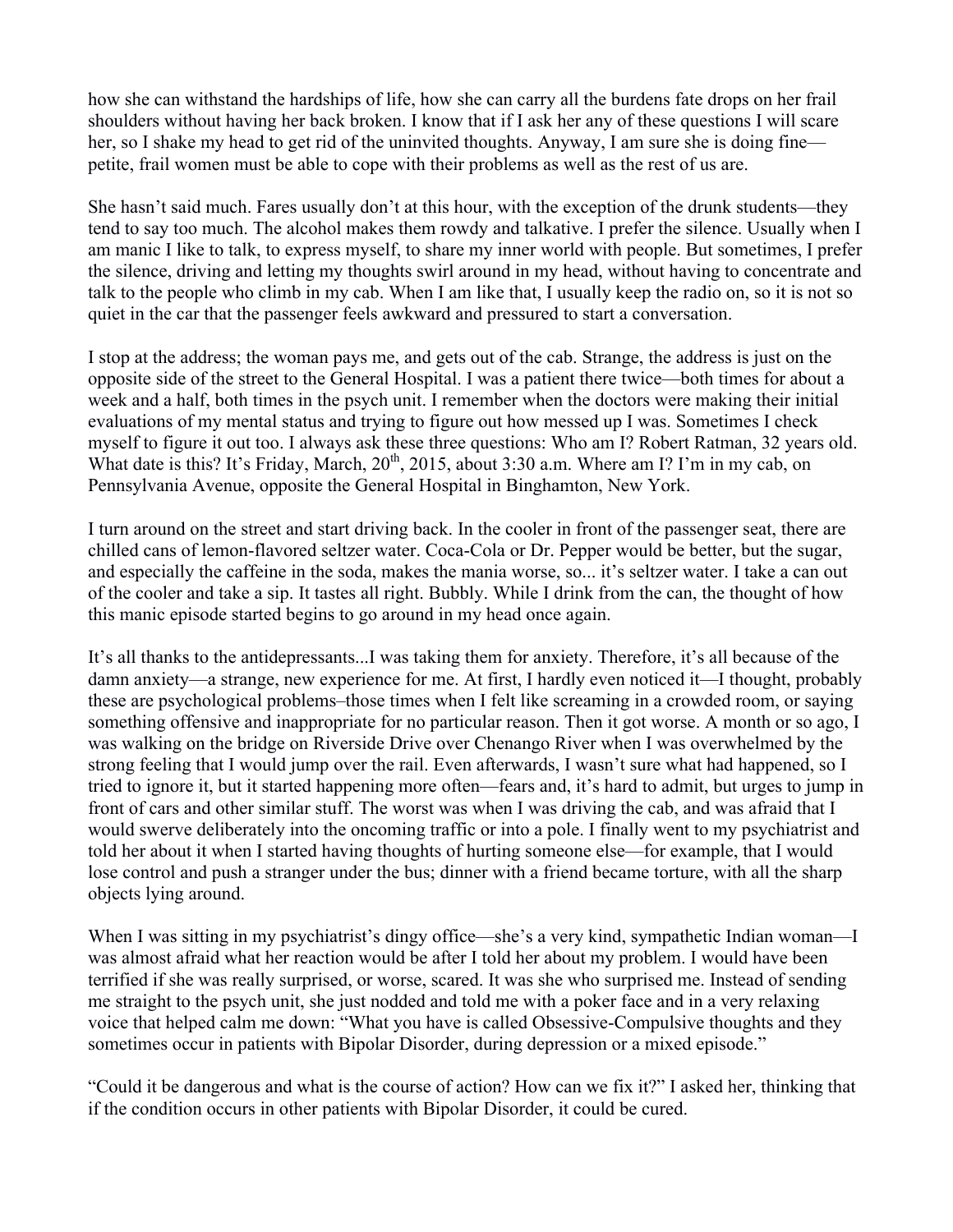"Well, it can be dangerous." She must had said that many times before, as she sounded like she was a bit bored repeating it. "But you have to learn something—all of us, even 'healthy' people every day have different destructive thoughts; we just don't act on them. You have great control over what you're doing and you don't have to do everything you think of...What is you religious background?" "I was baptized Orthodox Christian—like the Russians and Greeks, but in practice, I'm somewhat of an agnostic, I guess, although at other times I tend to be more religious."

"Alright. I think that what I am about to tell you can be incorporated both into your agnosticism and your religious beliefs"—that time she sounded more involved in what she was saying—"I believe that we are sent into this world to learn to control our own thoughts as much as we can. This is our task here—to learn to control what we are thinking," she repeated.

Listening to her, I considered the possibility that her beliefs and understanding of the world could be to some extent a professional bias, but it didn't really seem wrong to me. Neither conflicted with my own understanding of why we are in this world. It could be for that reason, if there is a reason at all, or even someone to create these reasons.

Sitting in her office—with bookshelves on the right, and her sitting behind the desk in front of me, a pot with a flower on the right side, the window behind her, covered with blinds, I couldn't help but look at the pictures stuck with pushpins to a board on the left wall of the office. There were four or five pictures drawn with pencil, pen, or crayons, with a strange sense of naivety to them. The first time I saw the pictures, I thought that they must be children's work, but later I figured that they could also have been drawn by really inexperienced artists—most likely my psychiatrist's patients. I am not sure why, maybe because of the realization that they were drawn by mentally ill people, some of the paintings had made such a strong impression on me, as if they captured part of the illness, the peculiar vantage point of their creators. There was one drawing that affected me particularly. It was a picture of a creature with a head and body fused together, that were almost the same size, and the figure was squeezed a little where the neck would be. The thing was covered with fur and the head was surrounded by thick hair, but just a single huge eye filled the whole face. The front of the body was a clock dial with the clock hands pointing at 12:50. It seemed that the eye stared at me. I sometimes thought that it could be like a test—a person with a psychosis would undoubtedly exhibit some sort of a reaction to that painting. Because I never became paranoid under the gaze of that enormous eye, I always felt reassured that I was at least somewhat stable psychically.

While doctor M—this is what her patients call her—was telling me that I could learn to control my thoughts, I was looking at the picture and thinking about it. I had thought about it before. It must be something that the patient drew, unconsciously projecting his or her disease and nightmares onto the paper. I thought the figure was like a peek into a sick mind. What did it mean to say—"observing the observer," or "time is watching you, it is up, you are 50 minutes past midnight"? Or was 12:50 the time you go mad, the hour of insanity? At that time, as I was looking at it, I realized something different maybe the person who drew it knew very well what he was drawing. It was a nightmare, a hallucination, a feeling. That time I reached the conclusion that the path to recovery from a mental illness is coming to terms with your disease, recognizing that there is something wrong with your brain, and being able to communicate it to your doctor or your relatives. When a mentally ill person doesn't realize that he is sick, that's when he's in trouble. So after all, I thought, maybe the story behind that picture is not that tragic; maybe it could be viewed more optimistically.

At the end of my visit, Doctor M gave me some options regarding the medications that could help me with the obsessive-compulsive thoughts. According to her, antidepressants would work the best, but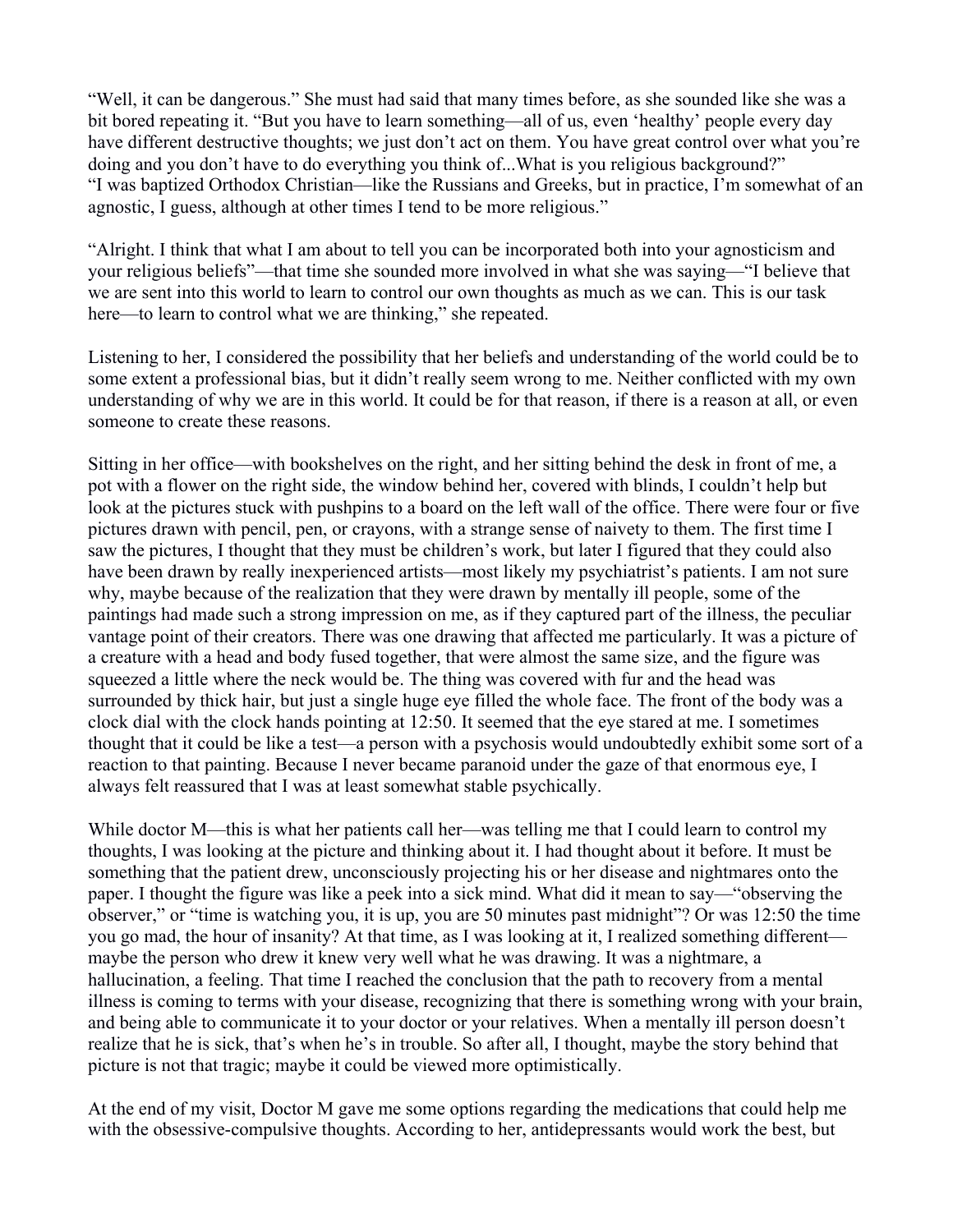they could cause mania and I had to watch for that. She said that the newest antidepressants, the SSRIs, had fewer side effects, and were less likely to cause mania and those were the ones that I wanted. She prescribed Lexapro for me—which is actually what caused my current manic episode a week and a half after I started taking it. When I was at the door, leaving her office, Dr M told me in parting: "By the way, one of the possible side effects of the antidepressants is one or another forms of sexual dysfunction, but don't worry, if it happens to you, I will give you something for it." I waved nonchalantly; I was pretty sure that I am strong enough in that sense and that nothing like that would happen to me.

A week later, while I was lying next to Jessica, confused, completely impotent, and a little embarrassed, I thought that I should have asked for that "something," just in case. Jessica was really nice and didn't put me down, but accepted it as something normal, given the circumstances. I had already told her about my mental illness and she was all right with that as well.

Jessica is a tall woman with a slender body and a beautiful face. She has long, curly hair that I love to touch, to pass through my fingers, to smell. I love Jessica's hair and I love Jessica even more. She didn't make me feel embarrassed or humiliated because I was unable to "perform." Actually, that "incident" drew us even closer. We were lying on our backs in bed, very close, almost touching each other, looking at the ceiling lit up and the frost that made the windows glitter in the headlights of the cars passing on the street below. The talk between us had always been easy, but we had the best conversation so far that night. We talked for a couple of hours and probably would have talked until morning if Rita, Jessica's six-year-old daughter, hadn't come into the room. Crying, she climbed into bed on Jessica's side and cuddled with her, sobbing. Between the sobs, Rita said that she was afraid to sleep alone, because there was a monster in her closet. Rita has beautiful eyes and her mom's curly hair. I wanted so much to go to the other side of the bed, and hug her, and tell her that there are no monsters in the world—only some of us people. But I thought I shouldn't tell her that, because she is too little to know about it. I didn't go and hug her either. I felt it would have been inappropriate. I had known her for only two weeks and her mother for a month and a half, and I didn't yet feel I was a part of their family. Instead, I got out of bed, dressed, and went out in the cold.

Now, I drove a couple of blocks down Pennsylvania Avenue, and then turned right on Vestal Avenue and passed the pharmacy where I usually pick up my psych meds. I have a prescription for a sleeping medication—Klonopin. My psychiatrist told me it would help me sleep, but I forgot to pick it up earlier and now it's too late—the pharmacy is closed. I kept on driving another couple of blocks and then turned right on Washington street and after another block, turned right on Vestal Parkway, making a large zigzag. Then, I drove slowly around the big turn on Vestal Parkway before the bridge, because of the icy road.

I think that I should probably stop somewhere and wait for the dispatcher to call me for the next fare, but I enjoy driving. I feel like I am one with the old Volvo. It's so responsive tonight, almost like a sports car. It is easier to drive when you haven't slept for awhile. Your inhibitions decrease and you connect with the car on a more primitive, instinctive level; you anticipate the turns, the g-forces as you go through the corners, and sometimes it feels as you have just driven past the same place you are driving now. Something about mania or sleep deprivation, or maybe both, gives the perception that only a really short time has passed, of existence in the now, in the moment. When you are doing something, the mechanical part of you forgets about all of it, and concentrates on perceiving the moment more clearly than when you are in your normal state.

The mania and sleep deprivation also give me a strange feeling of purpose. It is as if I am a part of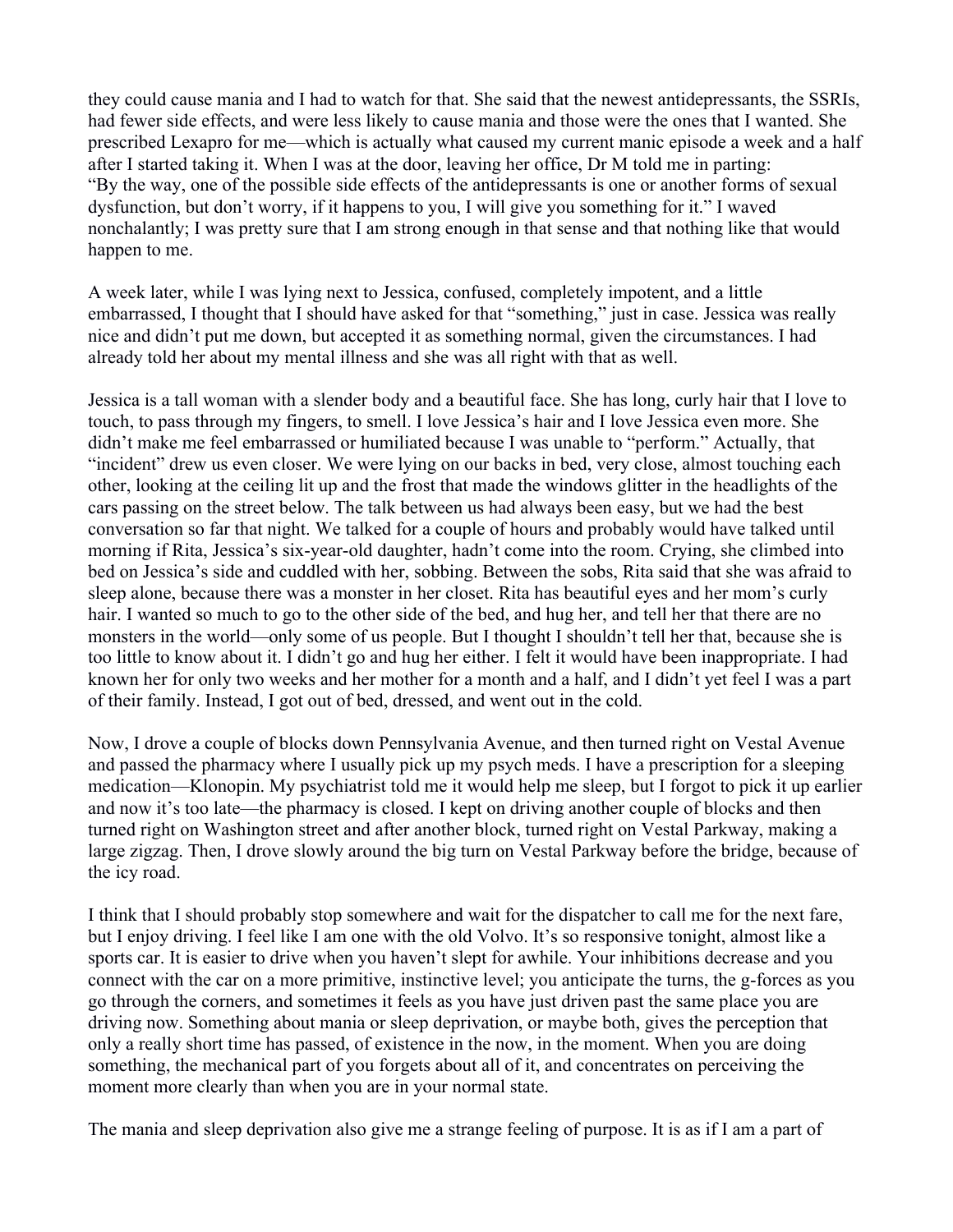God's Grand Plan, like a cog in a huge machine, and my part is necessary in order for the whole mechanism to operate correctly. Even now, I feel I am doing something to advance the plan, but I don't know what. I know I have a place in that plan, everyone does, of course, I just have to discover mine. Random events and pure coincidences begin to look related, as part of some greater connectedness in the world. A feeling of wellbeing and confidence arises, the feeling that everything is going to be okay, that all of these coincidences will work out well, that although everything is very convoluted and doesn't make sense at the moment, it will somehow untangle itself and end well.

In order to understand what I mean, take as an example the other day at the grocery store, when I had that same sense of purpose while I was standing in front of the fruit stand. I picked up a lemon. It was yellow, round, and felt rough in my hand. My guess is that it probably smelled like a lemon too. As I was holding it I felt slightly dizzy, and then I had the overwhelming feeling again that my actions were a part of something greater. Like now, as I drive in a random direction, but one towards which I am pushed by the same feeling. It was as if everything that had happened in the history of the universe led to that moment when I picked up the lemon. There was a plan that led me to choose that particular lemon, and in order for the plan to continue, I had to put it in my shopping basket, buy it, and take it home. I thought for a moment what would happen if I didn't buy that lemon, if I had selected another one, or not bought one at all, not out of spite, but just out of curiosity? I didn't know the details of the plan, only God knew them, but I somehow had peeked past the fine veil that concealed the workings of the universe. Somehow, I had gotten my hands on the clockwork mechanism that moved everything around, and I could interfere with and change the ticking of the clock if I wanted. If I didn't buy the lemon, would the universe be thrown into chaos? Would time just stop, would up become down, would I become you? In the end, however, I thought that not buying the lemon in order to prove that my "feeling" was correct would mean that I had let my fantasies, my illness, control my life. Therefore, I dropped the lemon in my basket. God's plan could continue uninterrupted.

I continue to drive with a strange sense of purpose, as if there is somewhere that I have to go, something that I have to do. It is just the mania and the sleep deprivation, and yet I am searching...I have had the same feeling the whole night. Strange thoughts are passing through my head. The final point of my search is probably some special place in town where I can find something meaningful, something that will give me some insight about myself, about my role in the plan, even if this role is how to live my life, for sometimes I wonder about that. So, I keep on driving, hoping to see a sign, because I know that when I am at the right place, I will recognize it, for sure.

At Court Street, I turn right, go straight down the street, and then around the circle, and I end up driving in the opposite direction from where I came...Sometimes I imagine that the streets of the city are like its arteries and veins, and the cars are the blood cells. To make the fantasy even more complete, the two rivers merging into one represent its airways, and downtown is the heart. The city resembles an actual creature even more when you're driving at night. The darkness adds volume to it, you have the feeling of above and below, you can really imagine that you are inside the body of this giant, prehistoric beast, stretched since ancient times down between the hills in the valley of the two rivers, asleep for centuries, ready to awake, shake itself, and rise.

I like how deserted everything is downtown at this time of the night. The sidewalks are completely empty, and there isn't a single car on the broad street. The streetlights are like white stripes passing along the front window—coming and going, as if counting the mileage, and every streetlight must mark a mile; this is how long it feels between the time that one passes by and the next one appears. Three traffic lights follow one after another before the bridge that crosses the Chenango river, and all of them are blinking yellow and red in synchrony, repetitively, to help regulate nonexistent traffic,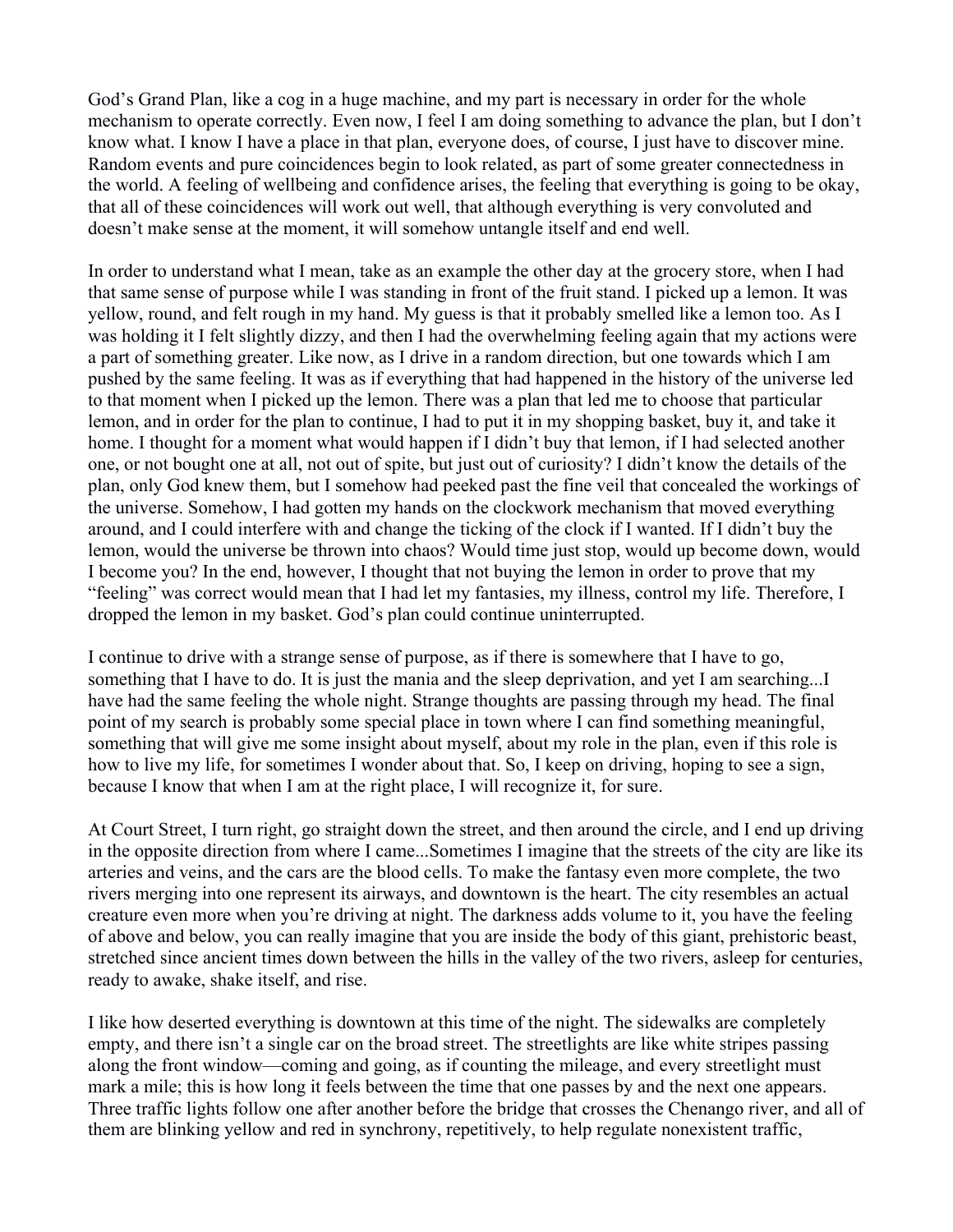reminding me somehow of a cardiogram. Except that this time, instead of the complex rhythm of a healthy, living heart, the beating is very simple—the quivering of one that is dead, so that just electrical discharges of dying cells cause the simple peaks and troughs. I drive slowly through each of these intersections, although the right of way is mine, as I enjoy passing through the downtown, once the beating heart of Binghamton, now dead.

That night I somehow identify with the dark city—I am the beast and I am driving within myself, looking for that place where my soul is located, because what else could be so important for me to search for, after all, if not my own soul? I have always tried to prove to myself that my soul exists, to find it somehow, and tonight I think that I will succeed finally, I will realize something that will give me the insight I need.

The streets are empty and dark; the streetlights throw drab, yellow light, and even the headlights of the Volvo light up the road for only a few yards in front of me. The streets are so deserted and dark that if they are the arteries of the beast, of me, then I am dead, and the blood inside me is coagulated and black. I—the monster is dead, but I, the taxi driver—is alive, which is of course nonsense, you can't be dead and alive, nor can you be two entities at the same time, but that is how I imagine it. The city is a metaphor for me. I am the city, the beast that was ready to wake up, stand up strong, roar and reach for the sky, but something horrible happened to it, and now it is dead and I am driving inside its dead body, still looking for its soul, my soul, hiding somewhere, this elusive thing.

After I cross the bridge over the Chenango on Court Street, I get into the dense web of crisscrossing streets on the West Side. This is the best place to drive. I go straight, then left, zigzagging, and then in a circle.

Somehow driving and looking for this something reminds me of a dream that I often have when I am in that semi-awake state. In the dream, I start looking for something in my apartment without knowing exactly what it is. I know that I have to find it before the end of the day, before I go to sleep. I open drawers, look behind the furniture, in the kitchen cabinets, but I can't find it and it is driving me crazy because I want to know what it is. I am searching and when it feels like I am finally about to find it, something always diverts my attention from my goal—someone comes and I spend time with them, or I have to do a chore, or something else happens. I always think that in my dream that "thing" is a metaphor, a representation of something in my life that I have to recognize, something that I have to do during my time here, in this world, but I don't know what it is yet. I feel that my life is slipping away, like sand running through my fingers, and I never get to the important things I have to do, but instead, am losing myself in these other sidetracking, false, useless pursuits. It's almost like wandering through the streets of Binghamton at night, not able to find what I am looking for. The dream ends up with the end of the day when I am about to go to bed. I lie down and close my eyes and then I always wake up in the real world, suddenly, with a jolt.

## Have you ever had a dream like that?

After I drive for another half an hour or so, I give up at last. I have reached my neighborhood and feel tired, and at that point I am pretty sure that I won't find anything, and just like that time in the store, I decide that I have let my illness affect my actions long enough. I call the dispatcher and tell him that I am done for the night. Then I park not far from my house in a spot clear of snow and head towards home.

After the cold and dark night outside, my apartment feels really warm, bright, and cozy…and very